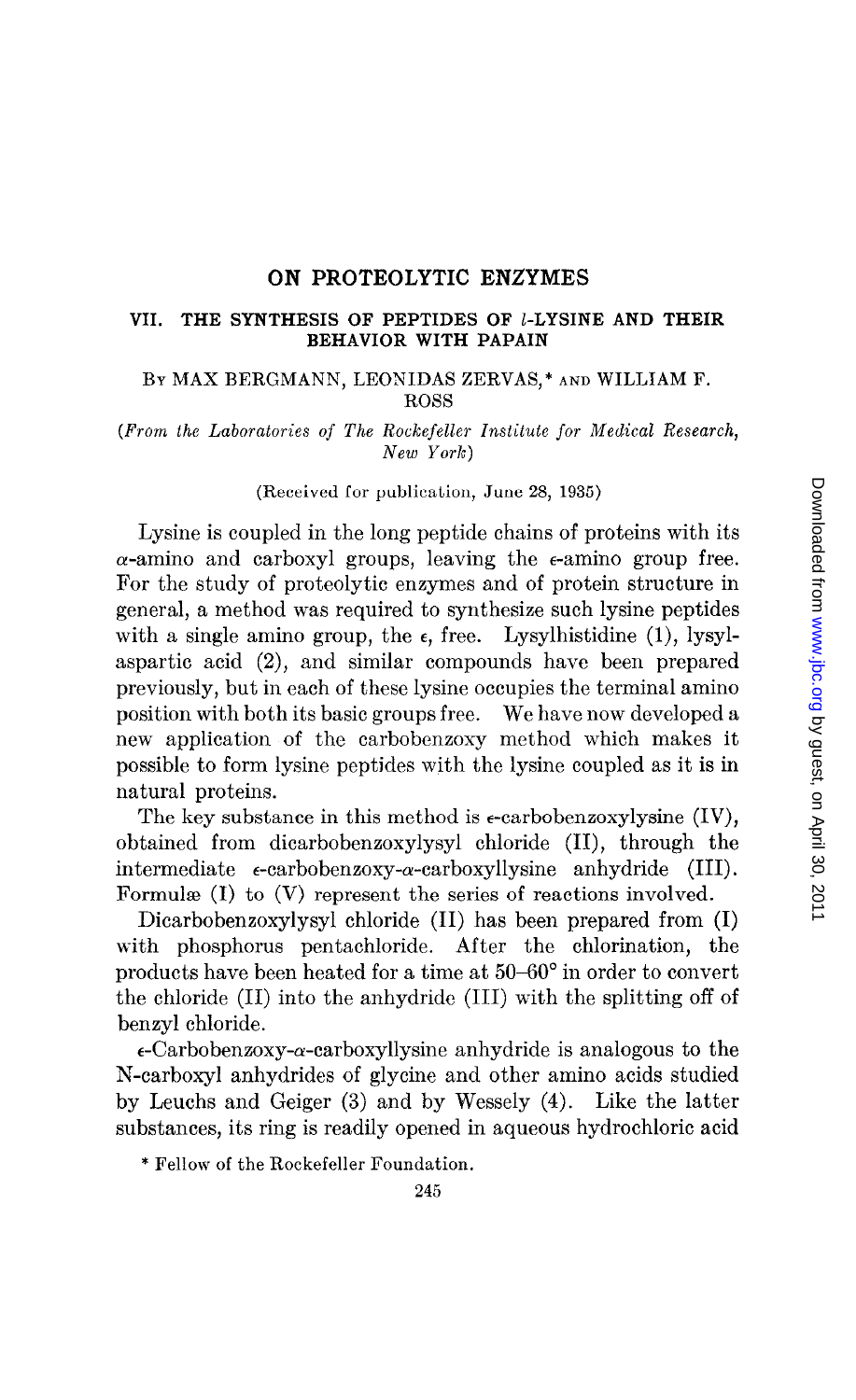to give  $\epsilon$ -carbobenzoxylysine (IV), or in methyl alcoholic hydrochloric acid to give the corresponding methyl ester hydrochloride  $(V).<sup>1</sup>$ 

This ester may be coupled through its  $\alpha$ -amino group with carbobenzoxyglycyl chloride (any chloride or carbobenzoxypeptideazide) to give a dicarbobenzoxypeptide ester. This, after conversion into the azide, may be condensed further with an amino acid ester or peptide ester to increase the length of the peptide chain. In this manner several series of modified lysine peptides have been first synthesized, for they were of interest in the inves-



tigation of papain specificity. For simplicity's sake, these are presented in tabular form (Table I).

The carbobenzoxy radical is especially well adapted for protecting the e-amino group of lysine during the synthesis of lysine peptides with a free  $\epsilon$ -amino group. In the preparation of simple

1 The carbobenzoxy derivatives of the other amino acids may be converted into anhydrides in a similar way. The conversion of carbobenzoxyamino acid chlorides into carboxyl anhydrides occurs so readily that the anhydrides may be obtained in an especially pure state, without any polymerization. Such anhydrides have been frequently used in this laboratory to prepare amino acid benzyl esters, which have the advantage that they can be split by hydrogenation without the use of saponifying reagents.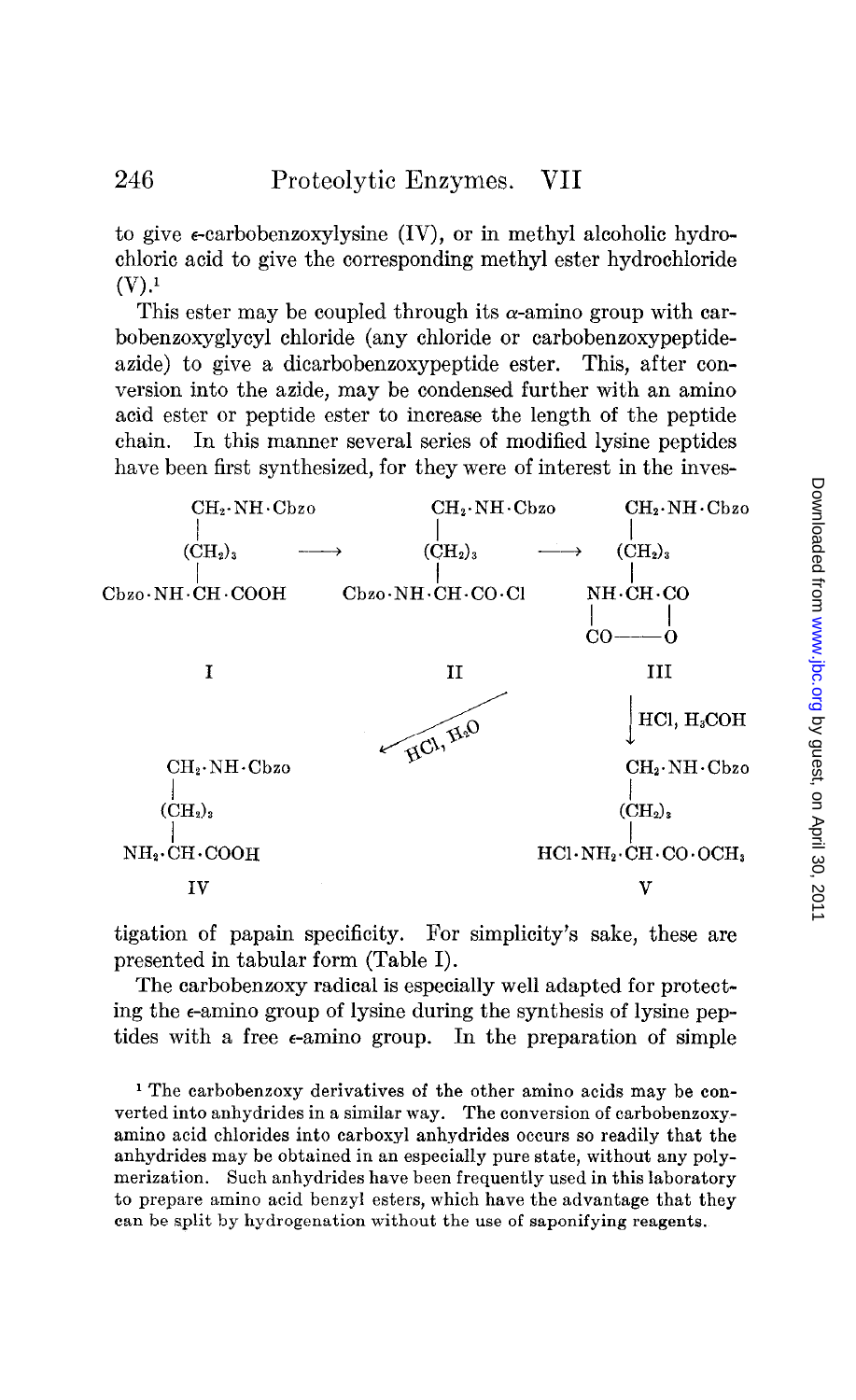peptides with a free terminal  $\alpha$ -amino group, such as  $\alpha$ -glycyllysine methyl ester dihydrochloride  $(IX)$ , the  $\epsilon$ -carbobenzoxy group can be removed simultaneously with the terminal  $\alpha$ -carbobenzoxy group from (VI). In the preparation of peptides with an acylated terminal  $\alpha$ -amino group such as  $\alpha$ -hippuryllysylglycine ethyl ester hydrochloride (XIII), the removal of the  $\epsilon$ -carbobenzoxy group of compound (XII) does not interfere with the acyl group.

| V. e-Carbobenzoxylysine methyl ester hydrochloride                 |                                                     |
|--------------------------------------------------------------------|-----------------------------------------------------|
| VI. $\alpha$ -Carbobenzoxyglycyl- $\epsilon$ -car- $\leftarrow$    | $\rightarrow$ XI. $\alpha$ -Hippuryl-e-carbo-       |
| bobenzoxylysine methyl ester                                       | benzoxylysine methyl ester                          |
| $\rightarrow$ VII. $\alpha$ -Carbobenzoxyglycyl- $\epsilon$ -      | XII. α-Hippuryl- $\epsilon$ -carbo-                 |
| carbobenzoxylysylglycine                                           | benzoxylysylglycine                                 |
| ethyl ester                                                        | ethyl ester                                         |
| VIII. $\alpha$ -Carbobenzoxyglycyl-                                | $XIII.$ $\alpha$ -Hippuryllysylglycine              |
| e-carbobenzoxylysyl-                                               | ethyl ester hydro-                                  |
| glycineamide                                                       | chloride                                            |
| $\rightarrow$ IX. $\alpha$ -Glycyllysine methyl ester              | $XIV.$ $\alpha$ -Hippuryl- $\epsilon$ -carbo-       |
| dihydrochloride                                                    | benzoxylysineamide                                  |
| $\rightarrow$ X. $\alpha$ -Carbobenzoxyglycyl- $\epsilon$ -        | →XVI. α-Benzoyl-ε-carbobenzoxy-                     |
| carbobenzoxylysineamide                                            | lysineamide                                         |
| XV. e-Carbobenzoxylysine-<br>$\leftarrow$ l<br>amide hydrochloride | XVII. $\alpha$ -Benzoyllysineamide<br>hydrochloride |

| ш<br>ı |  |
|--------|--|
|--------|--|

In order to prove that it is the  $\alpha$ -amino group which forms the anhydride ring when benzyl chloride is split off  $(II \rightarrow III)$ ,  $\alpha$ -benzenesulfonyllysine was prepared from our  $\epsilon$ -carbobenzoxylysine methyl ester (V). Gurin and Clarke (5) obtained this compound from the partial hydrolysis of  $\epsilon$ -benzoyl- $\alpha$ -benzenesulfonyllysine. Through the kindness of these authors we were able to compare the two preparations and identify them as the same compound.

When acylated lysine peptides were subjected to the action of papain, it was found that those with the  $\epsilon$ -amino group free behaved like the simpler peptide derivatives, such as benzoylglycyl-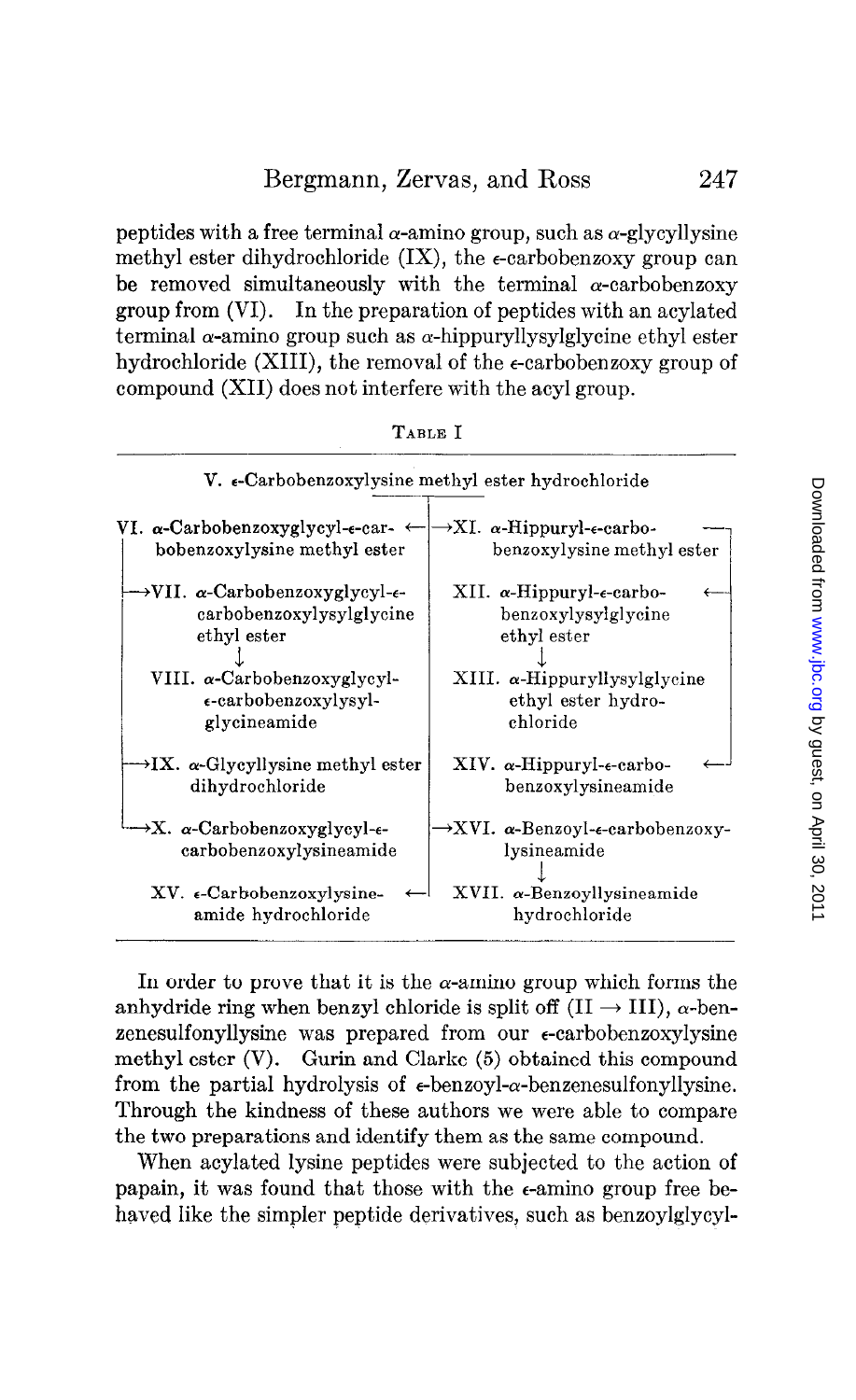*I*-leucylglycine, reported in the preceding paper (6). In  $\alpha$ -hippuryllysylglycine ethyl ester hydrochloride (XIII) one peptide linkage was split, and the isolation of hippuric acid from the products proved that this one was that linkage between the hippuryl and lysylglycine ester residues. The simplest lysine derivative of this nature,  $\alpha$ -benzoyllysineamide hydrochloride (XVII), was also split, forming  $\alpha$ -benzoyllysine. These examples showed that in simple acylated lysine peptides the splitting occurs next to the acylamino group, exactly as in the simple monoamino acid peptides, described in the preceding paper, which have no free  $\epsilon$ -amino group. Lysine is combined in these peptides exactly as it is in natural proteins.

When, however, the  $\epsilon$ -amino group of the lysine residue within the peptide is also acylated, the behavior of the peptide with papain becomes quite different. Such a compound,  $\alpha$ -hippuryl- $\epsilon$ -

> CHz.NH-Cbzo I  $\rm (CH_2)_3$  $C_6H_5 \cdot CO \cdot NH \cdot CH_2 \cdot CO$  ; NH $\cdot CH \cdot CO$  ; NH<sub>2</sub>  $\overline{A}$  is the  $\overline{B}$ XIV

carbobenzoxylysineamidc (XIV), is split in two places; the amide linkage  $(B)$  and the peptide linkage  $(A)$ .  $\epsilon$ -Carbobenzoxylysine and hippuric acid were isolated as products. The very similar compound,  $\alpha$ -carbobenzoxyglycyl- $\epsilon$ -carbobenzoxylysineamide  $(X)$ was split in the same manner, and  $\alpha$ , e-dicarbobenzoxylysineamide was hydrolyzed by papain, too. In contrast, e-carbobenzoxylysineamide was not attacked by the enzyme. It thus appears that the ecarbobenzoxy group is responsible for an additional hydrolysis at the amide linkage  $(i.e., B)$  and that it is effective only when the  $\alpha$ -amino group of lysine is acylated.

Furthermore, it becomes apparent that in (XIV) and similar compounds the presence of the acylated  $\epsilon$ -amino group makes the rate of hydrolysis much greater at B than at A. Thus, from  $(XIV)$ there is first formed  $\alpha$ -hippuryl- $\epsilon$ -carbobenzoxylysine which is split again by papain at  $A$ . If the rate of hydrolysis were greater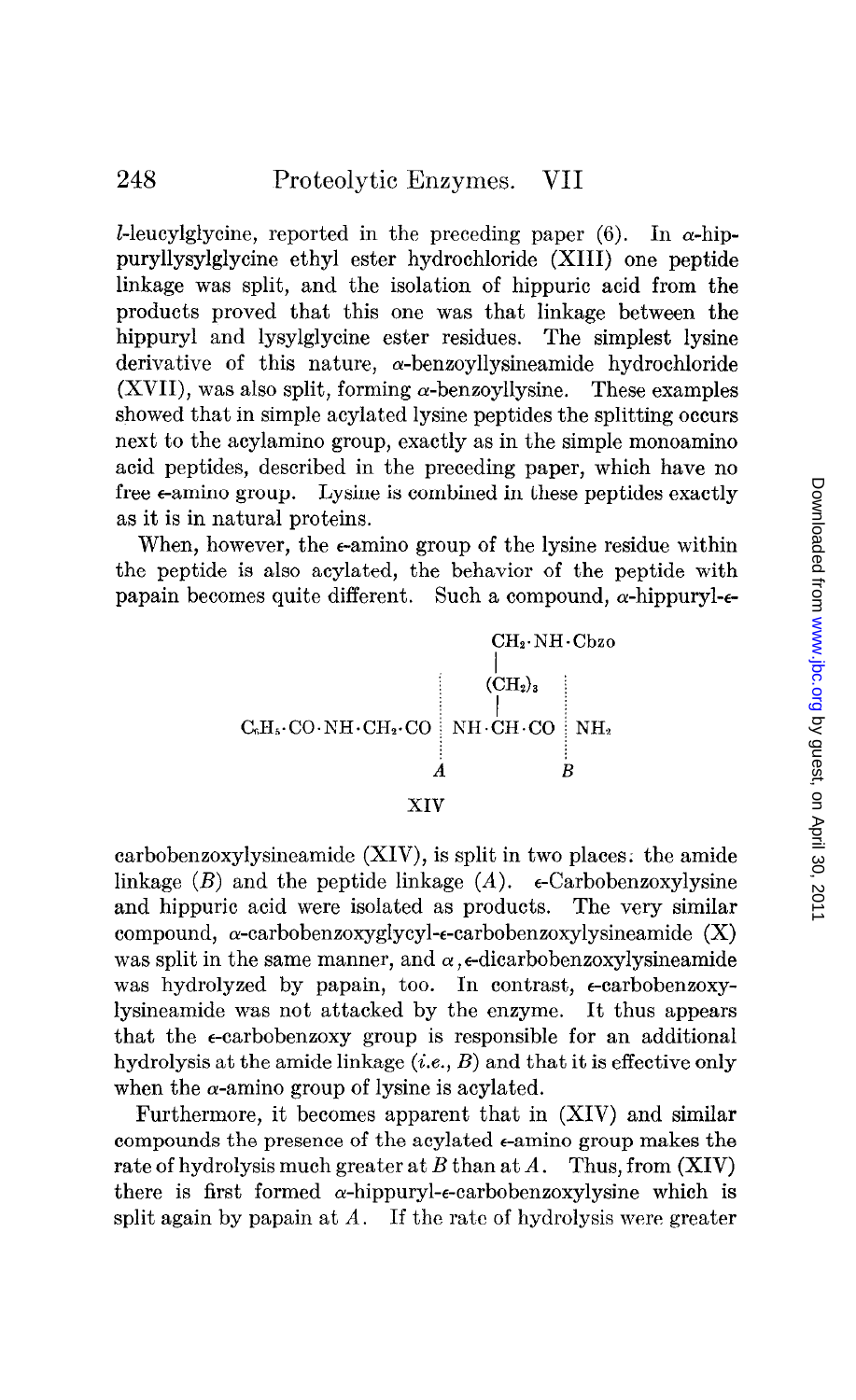at A than at B, e-carbobenzoxylysineamide would result and no further splitting would occur.

The influence of the acylation of the basic lysine side chain on the enzymic hydrolysis seems not to be restricted to papain. Gurin and Clarke (5) found that the benzenesulfonylation of gelatin, blocking the free amino groups of lysine, inhibits its digestion by pepsin.

The experiments reported in this and the preceding paper make it possible to draw some preliminary conclusions with regard to papain specificity, and to compare the latter with the specificity of peptidases. Aminopeptidase, carboxypeptidase, and dipeptidase need in addition to a peptide bond a free amino group or a free carboxyl group or both. Thus, their action is restricted to the ends of peptide chains. Papain (i.e., the component of natural papain which is effective on our peptide substrates) does not split a peptide linkage next to a free  $\alpha$ -amino group and does not need a free  $\alpha$ -carboxyl group. What it does need is another peptide linkage besides the one which is to be hydrolyzed. These two necessary peptide linkages are to be found throughout a peptide chain; thus, hydrolysis with papain is not restricted to the ends of the chains.

On the other hand, our experiments show that each peptide linkage does not have the same behavior towards our papain component, the splitting rate of each being decisively influenced by the nature of the side chains of the amino acid residues involved.

Since this influence of side chains should be effective not only on our papain component but on all proteinases, it is necessary to continue its investigation.

We wish to thank Dr. A. Elek who kindly performed the elementary microanalyses reported in this paper.

## EXPERIMENTAL

 $\alpha$ , e-Dicarbobenzoxy-l (+)-Lysine-25 gm. of l-lysine dihydrochloride were dissolved in 171 cc. of 2 N NaOH, and coupled with 60 gm. of carbobenzoxy chloride with 142 cc. of 4 N NaOH. All reagents were thoroughly cooled and the coupling done at O', with shaking, and in four portions. The resulting liquid (the sodium salt of dicarbobenzoxylysine often formed as an oil) was acidified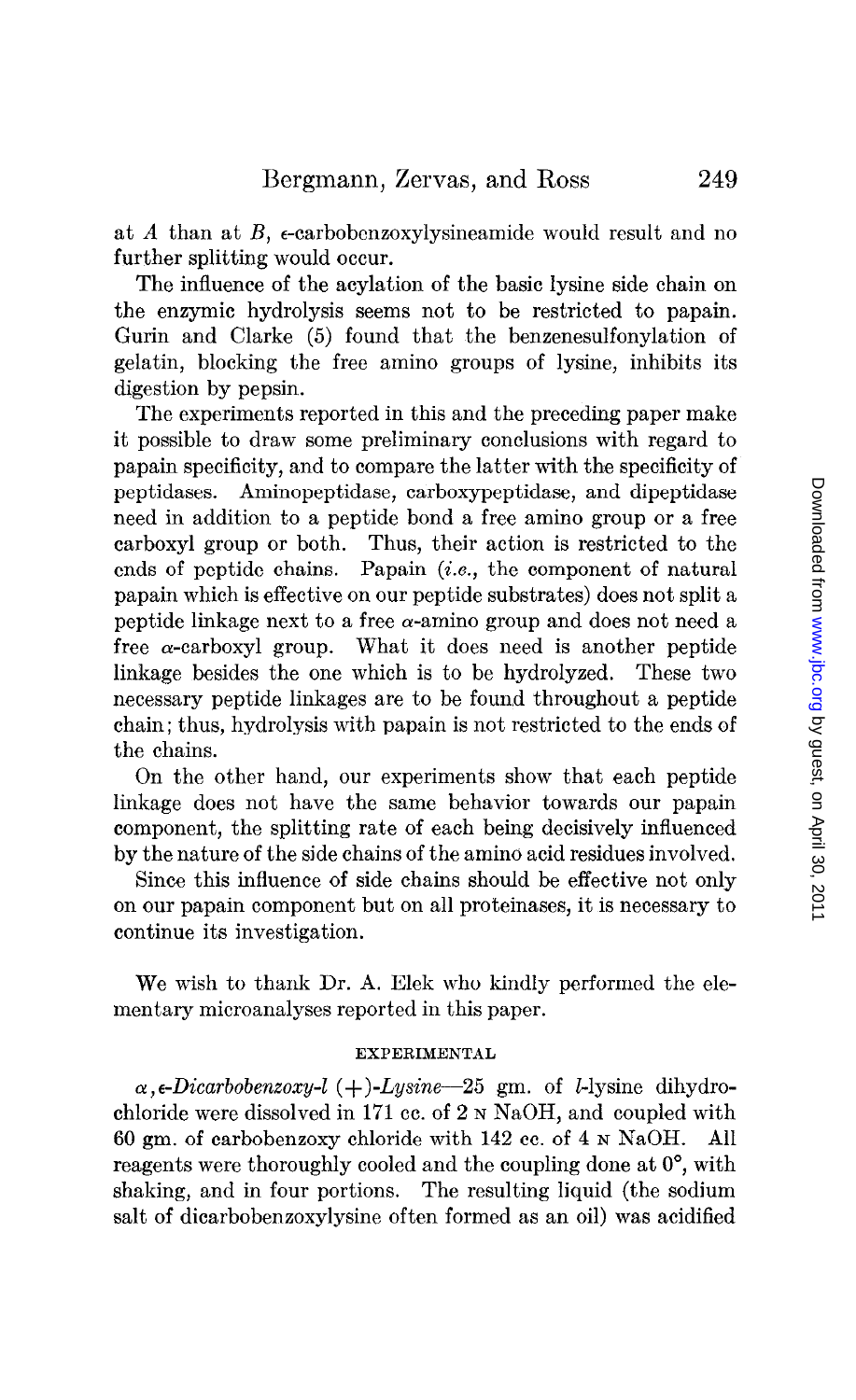with hydrochloric acid and the product taken up with ether. It was purified by extracting with aqueous potassium bicarbonate and transferring to fresh ether. An almost colorless syrup was left when the solvent was removed in vacuo. This was quite soluble in ether and was therefore the most convenient form when the chloride was next to be made. Yield, 45 gm.

By further purification, a repeated extraction, and transfer to ether, dicarbobenzoxylysine could be obtained as minute needles forming spongy masses. The yield in both cases was almost the theoretical. The substance was recrystallized from ethyl acetate for analysis. M.p.,  $150^\circ$ .

$$
C_{22}H_{26}N_2O_6
$$
. Calculated. C 63.7, H 6.3, N 6.8  
414.2 Found. "63.8, "6.4, "6.7

 $\epsilon$ -Carbobenzoxy- $\alpha$ -Carboxyl-l-Lysine Anhydride-45 gm. of  $\alpha$ , $\epsilon$ dicarbobenzoxy-*l*-lysine (syrup) were dissolved in 175 cc. of dry ether and cooled to  $0^{\circ}$ . 26 gm. of powdered phosphorus pentachloride were added and the resulting mixture was shaken, with cooling (about  $10^{\circ}$ ), for 20 to 30 minutes, when most of the solid had disappeared. After being filtered, the solution was quickly concentrated in vacuo,  $40-50^\circ$ , with careful exclusion of moisture. Ethyl acetate was twice added and distilled off in vacuo  $(50^{\circ})$ . The product, crystallized from ethyl acetate and petroleum ether, weighed 28.1 gm. Yield, 85 per cent of the theoretical (calculated from *l*-lysine dihydrochloride). M.p.,  $100^{\circ}$  with decomposition. After standing several months, the melting point may rise even above 250"; we believe this to be due to polymerization as the composition remains unchanged.

$$
C_{18}H_{18}N_2O_5
$$
. Calculated. C 58.8, H 5.9, N 9.2  
306.1 Found. "58.8, "5.9, "9.1

 $\epsilon$ -Carbobenzoxy-l-Lysine-15.7 gm. of  $\epsilon$ -carbobenzoxy- $\alpha$ -carboxyl-klysine anhydride were dissolved in 75 cc. of acetone. 20 cc. of 5 N HCI were added and the solution was allowed to stand overnight at room temperature. It was then concentrated in vacua, the crystalline mass dissolved in 75 cc. of N HCl, and the solvent again removed in vacuo. The  $\epsilon$ -carbobenzoxylysine was finally dissolved in hot water and precipitated as needles by making the solution slightly ammoniacal. Yield, almost quantitative.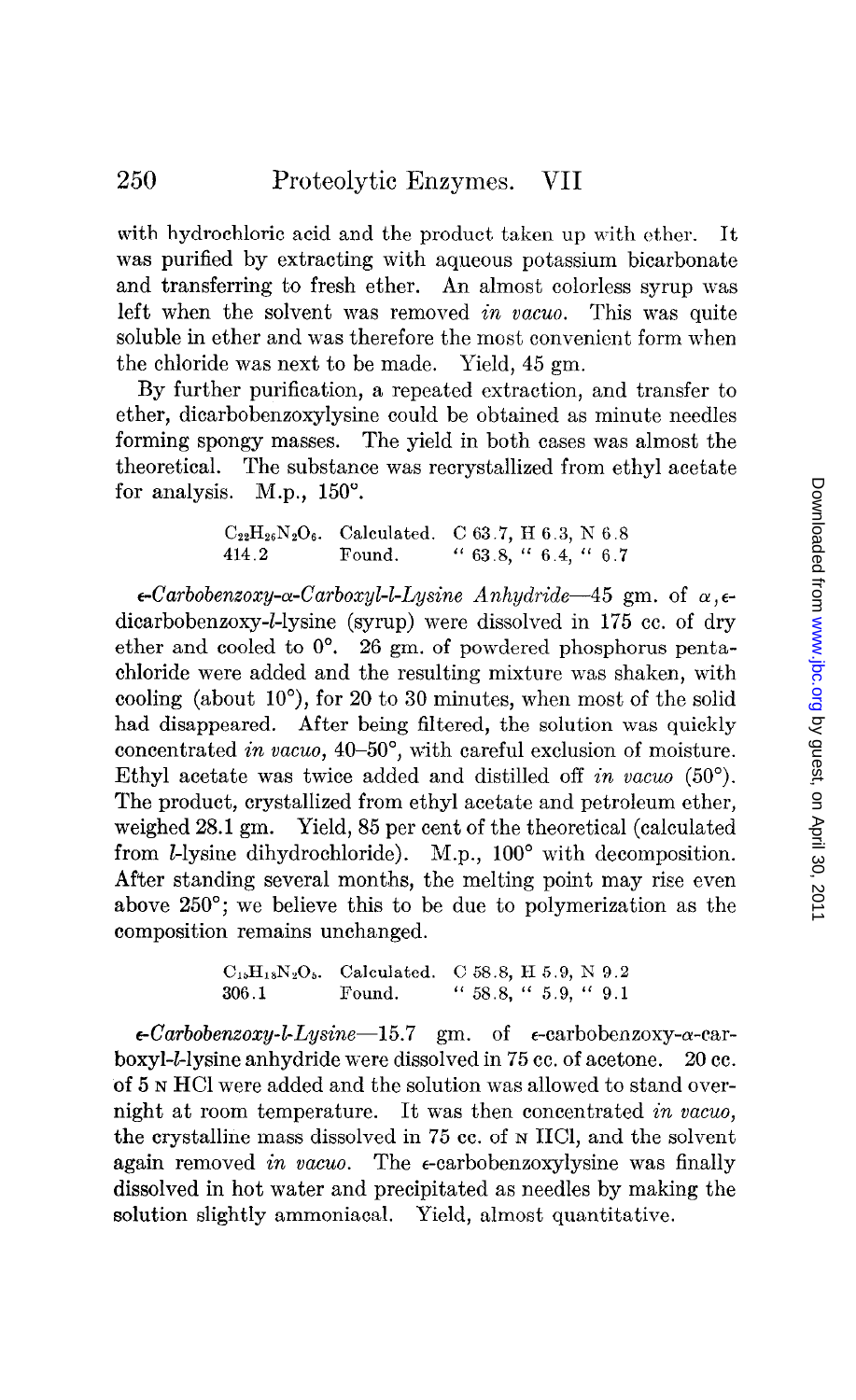For analysis it was recrystallized from hot 50 per cent ethyl alcohol. M.p., near  $255^\circ$ .

$$
[\alpha]_{D}^{18} = (+0.40^{\circ} \times 2.500)/(1 \times 1.02 \times 0.070) = +14.0^{\circ} \text{ (in water with 2molecular equivalents of HC)}
$$
  
\n
$$
C_{14}H_{20}N_{2}O_{4}.
$$
 Calculated. C 60.0, H 7.2, N 10.0  
\n280.1 Found. "59.9, "7.1, "10.1

 $\epsilon$ -Carbobenzoxy-l-Lysine Methyl Ester Hydrochloride-23.1 gm. of  $\epsilon$ -carbobenzoxy- $\alpha$ -carboxyl-*l*-lysine anhydride were dissolved in 15 cc. of absolute methyl alcohol, and 151 cc. of N HCl in methyl alcohol were added. On warming to 50°, evolution of carbon dioxide began. The reacting solution was allowed to stand overnight, after which it was concentrated in vacuo, 40–50°. Crystallization occurred when the resulting oil was scratched in the presence of a little ether. Yield, 24.5 gm., 98 per cent of theory.

After recrystallization from hot acetone, e-carbobenzoxy-llysine methyl ester hydrochloride formed long prisms melting at 117".

$$
C_{15}H_{23}N_2O_4Cl. \quad \text{Calculated.} \quad C \, 54.4, \, H \, 7.0, \, N \, 8.5\n330.7 \quad \text{Found.} \quad \text{`` } 54.4, \, \text{`` } 7.1, \, \text{`` } 8.4
$$

 $\epsilon$ -Carbobenzoxylysineamide Hydrochloride-2 gm. of the above ester were converted into the amide by standing 2 days in ammoniacal methyl alcohol which was saturated at  $0^{\circ}$ . After recrystallization from methyl alcohol, the product formed fine needles melting at 203".

> $C_{14}H_{22}N_8O_8Cl.$  Calculated. C 53.2, H 7.0, N 13.3 315.7 Found. "  $53.2,$  "  $7.2,$  "  $13.4$

 $\alpha$ -Hippuryl- $\epsilon$ -Carbobenzoxy-l-Lysine Methyl Ester-The ether solution of the free ester from 6.0 gm, of  $\epsilon$ -carbobenzoxylysine methyl ester hydrochloride prepared with potassium carbonate (7) was dried over  $Na<sub>2</sub>SO<sub>4</sub>$  and diluted with an equal volume of ethyl acetate. Then a suspension in dry ether of 2.0 gm. of hippuryl chloride was added in two portions. On shaking, much of the chloride went into solution, followed by immediate formation of e-carbobenzoxylysine methyl ester hydrochloride as long needles. After 1 to 2 hours the crystalline  $\epsilon$ -carbobenzoxylysine ester hydrochloride was recovered by filtering, several cc. of pyridine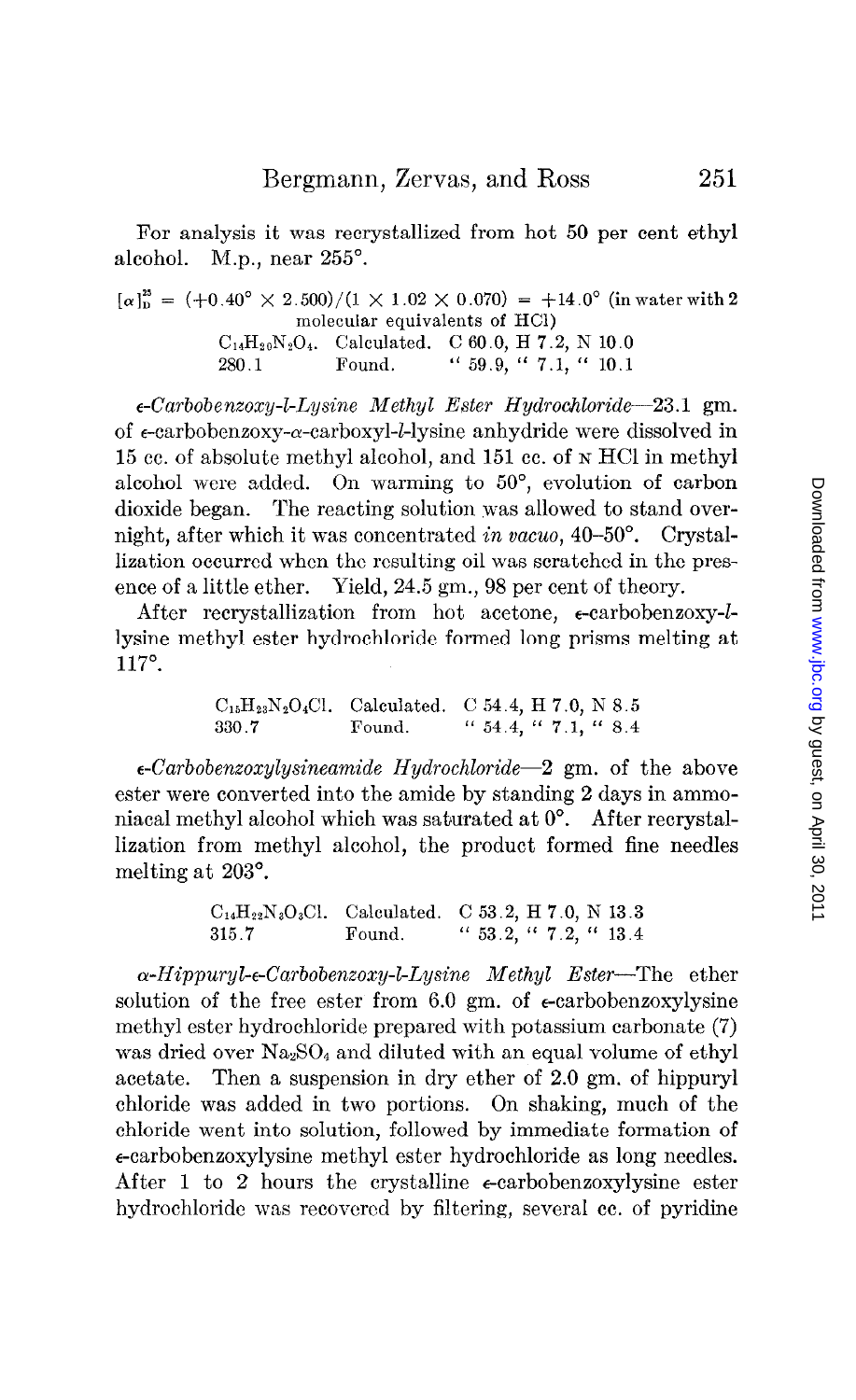were added to decompose any excess hippuryl chloride, and the solution was washed with dilute HCl, water, aqueous  $KHCO<sub>3</sub>$ , and water, and dried. On concentrating in vacuo, the product formed as white and fluffy crystalline aggregations. The yield of the coupling product was 2.2 gm. (52 per cent of theory), and of recovered ester hydrochloride, about 50 per cent of the starting product.

 $\alpha$ -Hippuryl- $\epsilon$ -carbobenzoxylysine methyl ester may be recrystallized from ethyl acetate for analysis. M.p., 145<sup>°</sup>.

> $C_{24}H_{29}O_6N_3$ . Calculated. C 63.3, H 6.4, N 9.2 455.2 Found. " 63.5, " 6.4, " 9.1

 $\alpha$ -Hippuryl-e-Carbobenzoxy-l-Lysine Hydrazide-3.5 gm. of  $\alpha$ hippuryl-e-carbobenzoxy-l-lysine methyl ester were dissolved in 15 cc. of hot methyl alcohol, and 0.96 cc. of hydrazine hydrate was at once added. After standing overnight, a heavy precipitate of the hydrazide had formed; yield, 3.4 gm. (97 per cent of theory). When the product was recrystallized from methyl alcohol, the melting point was 195'.

> $C_{23}H_{29}O_{b}N_{5}$ . Calculated. C 60.6, H 6.4, N 15.4 455.2 Found. " 60.6, " 6.4, " 15.4

 $\alpha$ -Hippuryl- $\epsilon$ -Carbobenzoxy-l-Lysylglycine Ethyl Ester-3.7 gm. of  $\alpha$ -hippuryl- $\epsilon$ -carbobenzoxylysylglycine hydrazide were dissolved in 35 cc. of water and 25 cc. of acetic acid with gentle warming. The resulting solution was cooled to  $4^{\circ}$ , whereupon it became very cloudy, although no crystals formed. There was then slowly added an aqueous solution of 0.61 gm. of sodium nitrite. The oily masses of azide which formed were extracted into about 50 cc. of ice-cold ethyl acetate. This solution was now quickly washed several times with ice water, with cold aqueous  $K<sub>HCO<sub>3</sub></sub>$ , and with water, and dried over  $Na<sub>2</sub>SO<sub>4</sub>$ . Previously an ethyl acetate solution of the free ester from 4.9 gm. of glycine ethyl ester hydrochloride had been prepared and dried with  $Na<sub>2</sub>SO<sub>4</sub>$ . The ester and azide solutions were combined and concentrated in vacua. After standing overnight, 1.8 gm. of very fine needles were obtained.

For analysis,  $\alpha$ -hippuryl- $\epsilon$ -carbobenzoxylysylglycine ethyl ester was twice recrystallized from acetone. M.p., about 163<sup>°</sup>.

| $C_{27}H_{34}N_4O_7$ . Calculated. C 61.5, H 6.5, N 10.6 |        |                                     |  |  |
|----------------------------------------------------------|--------|-------------------------------------|--|--|
| 526.2                                                    | Found. | $\lq 61.5$ , $\lq 6.4$ , $\lq 10.5$ |  |  |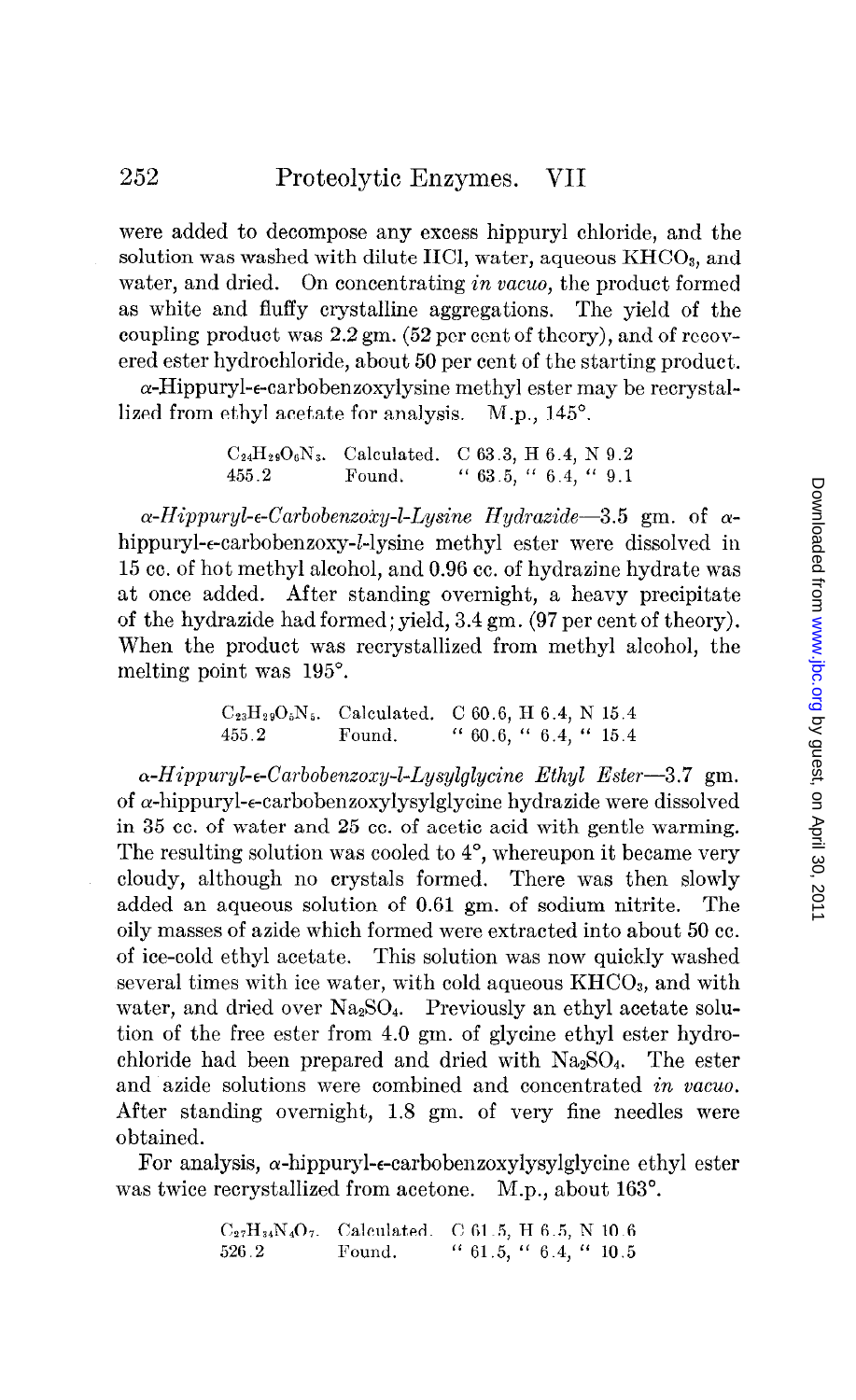$\alpha$ -Hippuryl-l-Lysylglycine Ethyl Ester Hydrochloride-1.25 gm. of  $\alpha$ -hippuryl- $\epsilon$ -carbobenzoxylysylglycine ethyl ester, recrystallized from acetone, were dissolved in ethyl alcohol and hydrogenated in the customary manner with palladium black in the presence of at least 1 molecular equivalent of HCl (ethyl alcoholic). After the hydrogenation was complete, the filtered solution was concentrated in vacua (40-45") to an oil which was redissolved in ethyl alcohol, the solution being again concentrated. The resulting syrup, after standing overnight under ether, could be crystallized into indiscriminate forms by scratching with a glass rod. The product could not be further purified by recrystallization; it melted very unsharply between 123-133".

 $[\alpha]_p^2 = (-0.67^\circ \times 1.0503)/(0.5 \times 1.02 \times 0.0452) = -30.5^\circ$  (in water)  $C_{19}H_{29}N_4O_5Cl.$  Calculated. C 53.2, H 6.8, N 13.1 428.7 Found. " 53.1, '\* 6.9, " 13.2

Papain Hydrolysis-From the hydrolysate solution, 93 per cent split, 140 mg. (87 per cent of the theoretical) of hippuric acid were isolated. M.p.,  $187^\circ$ .

> $C_9H_9NO_3$ . Calculated. C 60.3, H 5.0, N 7.8 179 Found. " 60.4, " 5.2, " 7.8

 $\alpha$ -Hippuryl-e-Carbobenzoxy-l-Lysineamide-2.2 gm. of  $\alpha$ -hippuryl-c-carbobenzoxy-I-lysine methyl ester were converted into the amide with methyl alcoholic ammonia. After two recrystallizations from methyl alcohol, the yield was 1.5 gm. and the product melted at 209".

> $C_{23}H_{28}N_4O_5.$  Calculated. C 62.7, H 6.4, N 12.7 440.2 Found. "  $62.7,$  "  $6.5,$  "  $12.7$

*Papain Hydrolysis*—As this substrate was insoluble in water, the hydrolysis mixture was shaken throughout the experiment, and representative samples for analysis were taken before settling had occurred. After 190 hours there was no apparent decrease in the amount of solid phase present. However, there had been an increase in titration corresponding to two carboxyl groups and in nitrogen, by the Van Slyke procedure, equal to more than one amino group (Table II), the excess being attributable to liberated ammonia. At the end of the experiment the solid was allowed to settle; in the clear supernatant liquid there was a decrease in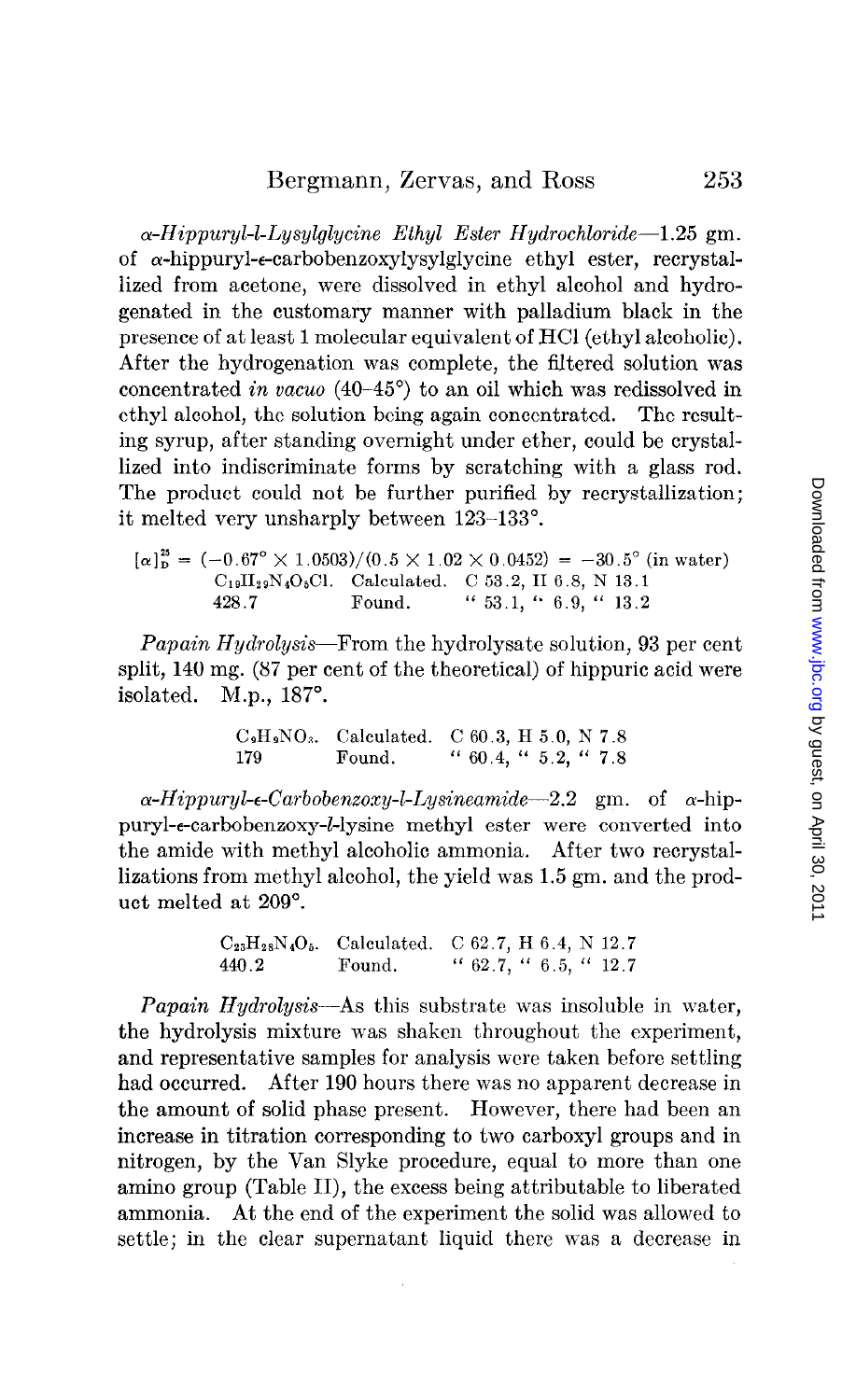| r apatu 11 ganvigsts of Ligsthe I epitaes      |                |                          |                   |                                |
|------------------------------------------------|----------------|--------------------------|-------------------|--------------------------------|
| Substrate                                      | Time<br>at 40° | Titra-<br>$_{\rm{tion}}$ | Van<br>Slyke      | Product isolated               |
|                                                | hrs.           |                          | per cent per cent |                                |
| $\alpha$ -Hippuryllysylglycine ethyl           | 5.0            |                          | 50                |                                |
| ester hydrochloride                            | 24             |                          | 77                |                                |
|                                                | 48             |                          | 93                | Hippuric acid, 87%             |
| $\alpha$ -Benzoyllysineamide hydro-            | 4.6            | 55                       |                   |                                |
| chloride                                       | 22             | 83                       | 25                |                                |
|                                                | 45             | 104                      |                   |                                |
| $\alpha$ -Hippuryl- $\epsilon$ -carbobenzoxy-  | 5.3            | 26                       |                   |                                |
| lysineamide                                    | 22             | 77                       | 56                |                                |
|                                                | 48             | 123                      | 88                |                                |
|                                                | 96             | 168                      | 109               | $\epsilon$ -Carbobenzoxylysine |
|                                                | 111            | 180                      |                   | and hippuric acid              |
|                                                | 141            | 208                      |                   |                                |
|                                                | 187            | 220                      | 155               |                                |
| $\alpha$ -Carbobenzoxyglycyl- $\epsilon$ -car- | 3.2            | 30                       | 20                |                                |
| bobenzoxylysineamide                           | 22             | 130                      | 92                |                                |
|                                                | 46             | 189                      | 135               | $\epsilon$ -Carbobenzoxylysine |
|                                                | 70             | 206                      |                   | carbobenzoxy-<br>and           |
|                                                | 93             | 214                      | 153               | glycine                        |
|                                                | 117            | 222                      | 157               |                                |
| e-Carbobenzoxylysineamide<br>hydrochloride     |                |                          |                   |                                |
| Sample 1                                       | 2.0            | -5                       |                   |                                |
|                                                | 24             | $-3$                     |                   |                                |
|                                                | 47             | $+1$                     |                   |                                |
| $\iota$<br>$\overline{2}$                      | 50             | 4                        |                   |                                |
|                                                | 98             | $\overline{2}$           |                   |                                |
| Dicarbobenzoxylysineamide                      |                |                          |                   |                                |
| hydrochloride                                  |                |                          |                   |                                |
| Sample 1                                       | 2.3            | 9                        |                   |                                |
|                                                | 19             | 12                       |                   |                                |
|                                                | 44             | 27                       |                   |                                |
|                                                | 72             | 46                       |                   |                                |
|                                                | 117            | 52                       |                   |                                |
|                                                | 170            | 48                       |                   |                                |
| $\epsilon$<br>$\overline{2}$                   | $5.0\,$        | 7                        |                   |                                |
|                                                | 28             | 18                       |                   |                                |
|                                                | 75             | 40                       |                   |                                |
|                                                | 167            | 49                       |                   |                                |
|                                                |                |                          |                   |                                |

TABLE II Papain Hydrolysis of Lysine Peptides

In every experiment the solution contained for each cc. of volume 0.05 cc. of substrate,  $0.1$  cc. of  $0.2$  M disodium citrate buffer (pH 5.0), and  $0.2$  cc. of an HCN-activated papain solution prepared according to Grassmann (8). The liberated carboxyl was determined by the method of Grassmann and Heyde (9) and the amino nitrogen after Van Slyke with the Van Slyke-Neil1 apparatus (10). For each substrate a blank was performed under the same conditions but with no enzyme to insure absence of hydrolysis without papain. The experimental treatment of the hydrolysates and the isolation of the products are presented along with the synthesis of the substrate in the experimental section.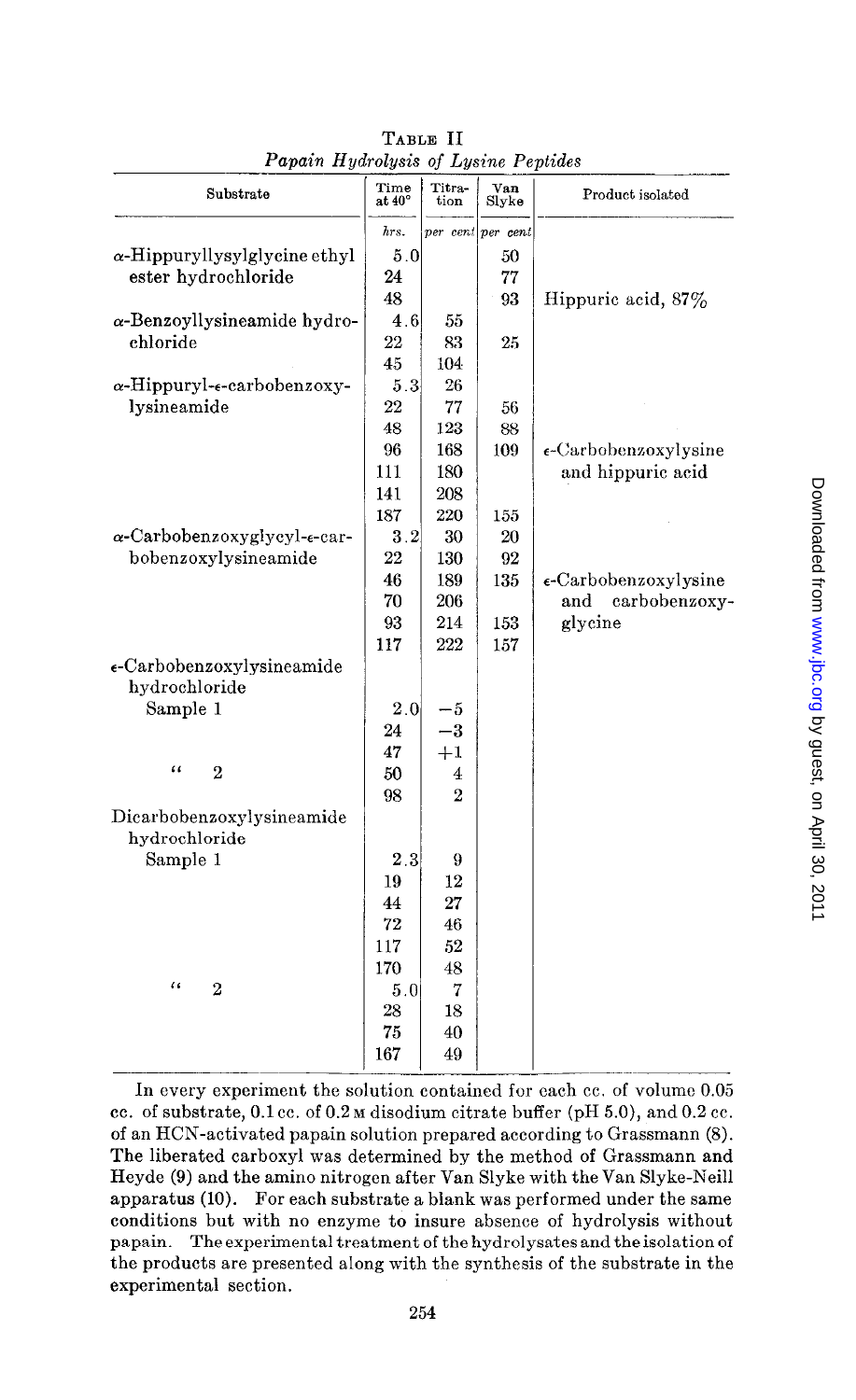titration equal to 91 per cent  $(220 - 129)$  of one carboxyl group and nitrogen (Van Slyke) equal to 97 per cent  $(155 - 58)$  of one amino group.

The solid was filtered off and crystallized by making its solution ammoniacal in N HCI. Its melting point was 250' with sintering (known melting point of  $\epsilon$ -carbobenzoxylysine, 255 $^{\circ}$ ), and the yield (127 mg.) was 70 per cent of the theoretical for  $\epsilon$ -carbobenzoxylysine.

> $[\alpha]_{\text{D}}^{25}$  = (+0.21° × 1.7493)/(0.5 × 1.02 × 0.0482) = +14.5°  $[\alpha]_p^{35} = (+0.44^\circ \times 1.7493)/(1 \times 1.02 \times 0.0482) = +15.6^\circ$  $\rm C_{14}H_{20}N_{2}O_{4}$ . Calculated. C 60.0, H 7.2, N 10.0 280.1 Found. " 59.9, " 7.2, " 10.3

The filtrate was concentrated in vacuo and acidified with hydrochloric acid. Formation of long needles began at once; m.p., 187<sup>°</sup> (known for hippuric acid, 187°; mixed melting point, 186–187°). The yield (96 mg.) corresponded to 68 per cent of the theoretical for hippuric acid.

> CsHgNOz. Calculated. C 60.3, H 5.0, N 7.8  $170$  Found  $160.9$   $15.1$   $19.0$

 $\alpha$ -Carbobenzoxyglycyl- $\epsilon$ -Carbobenzoxy-l-Lysine Methyl Ester-To the ethyl acetate-ether solution of the free ester from 3.2 gm. of  $\epsilon$ -carbobenzoxylysine methyl ester hydrochloride was added with shaking 1 gm. of recrystallized carbobenzoxyglycyl chloride. The formation of crystalline  $\epsilon$ -carbobenzoxylysine methyl ester hydrochloride occurred, and the mixture was allowed to stand 5 minutes. Then it was shaken simultaneously with another 1 gm. portion of carbobenzoxyglycyl chloride and an aqueous solution of 1.22 gm. of  $K_2CO_3$ , whereupon the solid ester hydrochloride disappeared. When it had been shaken 15 minutes, 1 cc. of pyridine was added to the solution to decompose any excess chloride, and then it was washed with HCl, aqueous  $KHCO<sub>3</sub>$ , and water. On concentrating in vacua, clusters of long needles formed. These were recrystallized from methyl alcohol and ether. The yield, 3.8 gm., corresponded to 88 per cent of that calculated for the carbobenzoxyglycyl chloride used.

An alternate procedure involved the coupling of carbobenzoxyglycyl chloride with  $\epsilon$ -carbobenzoxylysine in an aqueous alkaline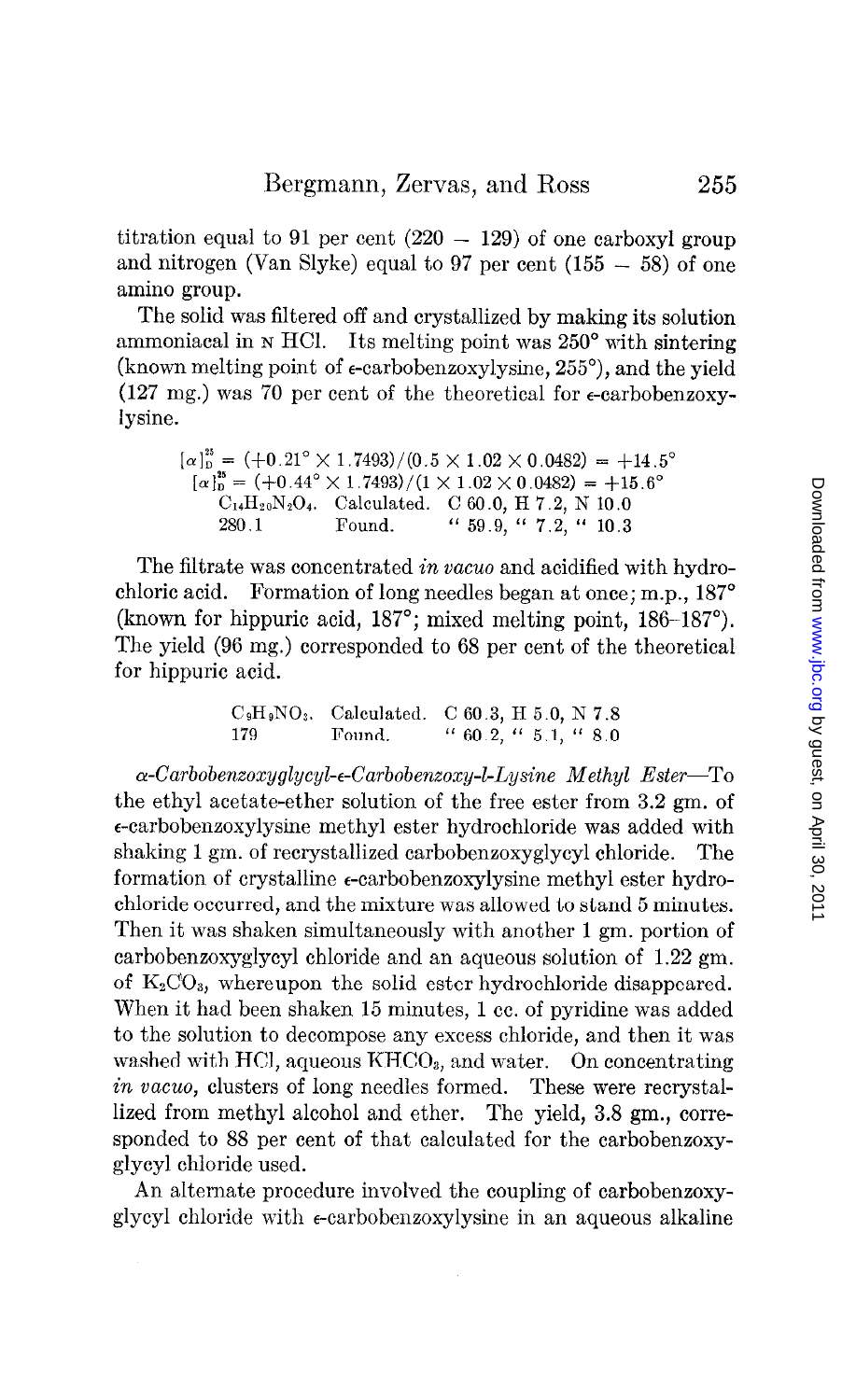medium. The acid thus obtained was methylated with diazomethane and gave an ester identical with that from the first method. The yield was about 50 per cent.

The methyl ester of  $\alpha$ -carbobenzoxyglycyl- $\epsilon$ -carbobenzoxylysine was recrystallized from ethyl acetate and ether; it formed needles melting at 97°.

> $C_{25}H_{31}N_3O_7.$  Calculated. C 61.8, H 6.4, N 8.7 485.2 Found. " 61.8, " 6.4, " 8.6

 $\alpha$ -Glycyl-l-Lysine Methyl Ester Dihydrochloride-2 gm. of  $\alpha$ -carbobenzoxyglycyl+carbobenzox.ylysine methyl ester were hydrogenated in the usual manner with palladium black in the presence of 5.5 cc. of 2 N HCl in methyl alcohol. The resinous oil which resulted from evaporating the solution in vacuo crystallized as long needles after standing 10 days under ether. The yield was 1 gm. M.p., about 177° with sintering.

 $[\alpha]_D^{25} = (-0.97^\circ \times 2.0476)/(1 \times 1.02 \times 0.0816) = -23.9^\circ$  (in water)  $C_9H_{21}N_3O_3Cl_2$ . Calculated. C 37.2, H 7.3, N 14.5 290.2 Found. " 37.1, " 7.3, " 14.4

 $\alpha$ -Carbobenzoxyglycyl- $\epsilon$ -Carbobenzoxy-l-Lysineamide-A solution of 1.5 gm. of  $\alpha$ -carbobenzoxyglycyl- $\epsilon$ -carbobenzoxylysine methyl ester in methyl alcohol was saturated with ammonia at  $0^{\circ}$  and allowed to stand 2 days at room temperature. Then it was concentrated *in vacuo*, and the product crystallized from methyl alcohol with ether. Yield, 1.3 gm. For analysis this amide was dissolved in methyl alcohol and slowly thrown out by ether as spongy, crystalline masses. The melting point was unsharp, 130-134".

$$
C_{24}H_{30}N_4O_6
$$
, Calculated. C 61.3, H 6.4, N 11.9  
470.2 Found. " 61.3, " 6.3, " 11.9

Papain Hydrolysis-This substrate was treated in exactly the same manner as  $\alpha$ -hippuryl- $\epsilon$ -carbobenzoxy-*l*-lysineamide. The removal of the solid phase after hydrolysis resulted in a decrease of 104 per cent  $(222 - 118)$  in liberated carboxyl and of 100 per cent  $(157 - 57)$  in amino nitrogen.

The recovered  $\epsilon$ -carbobenzoxylysine melted at 254 $^{\circ}$  after recrystallization from N HCl and ammonium hydroxide.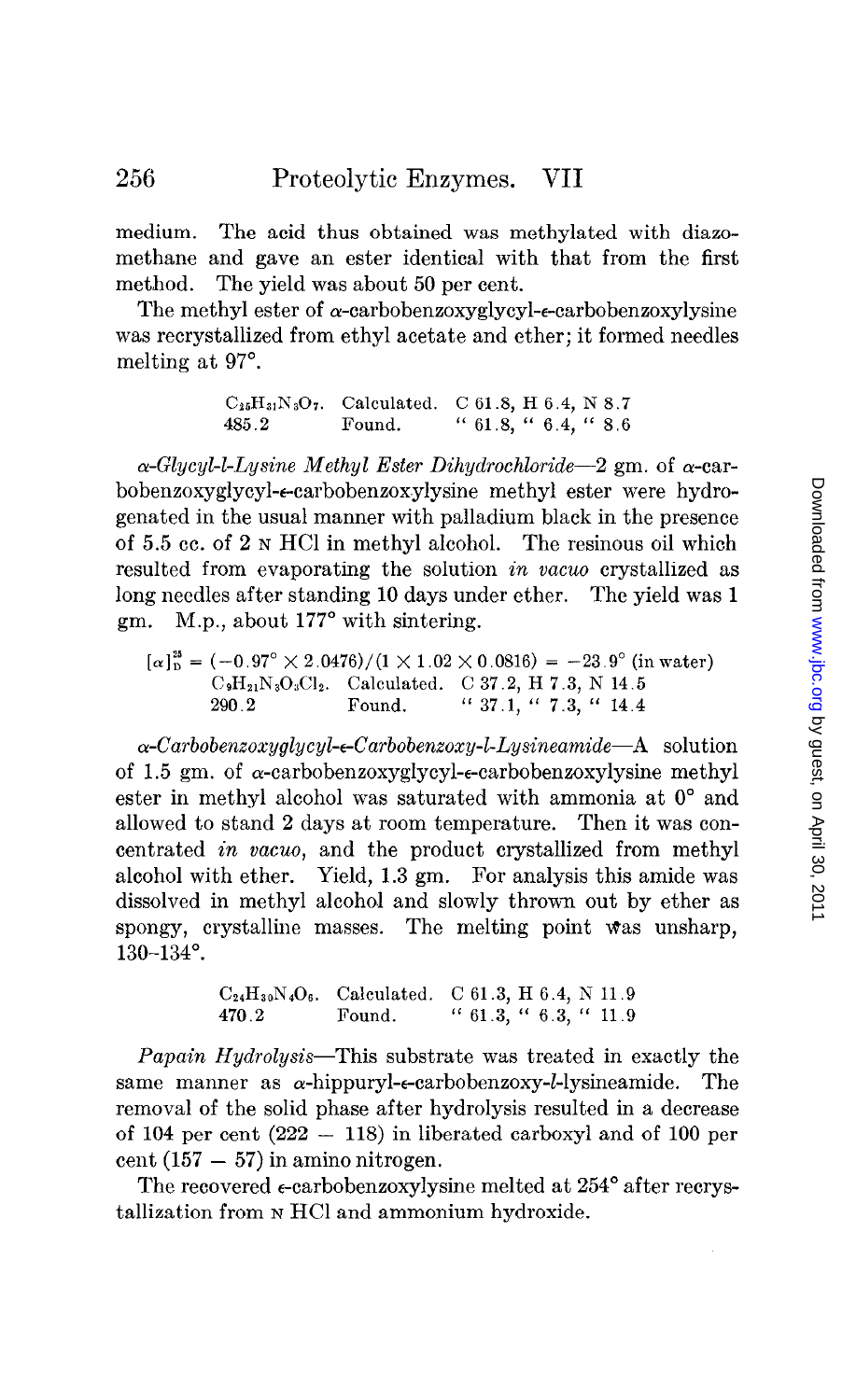$[\alpha]_p^{25} = (+0.10^{\circ} \times 0.1750)/(0.5 \times 1.02 \times 0.00226) = +15.2^{\circ}$  $C_{14}H_{20}N_2O_4$ . Calculated. C 60.0, H 7.2, N 10.0 Found. "  $59.9,$  "  $7.2,$  "  $10.1$ 

In the hydrolysate after concentration colorless needles formed, which melted at 116" (known melting point of carbobenzoxyglycine, 120") and gave no depression in a mixed melting point determination with the latter.

 $\alpha$ -Carbobenzoxyglycyl-e-Carbobenzoxy-l-Lysine Hydrazide-To a warm methyl alcoholic solution of 4.9 gm. of  $\alpha$ -carbobenzoxyglycyl-ecarbobenzoxylysine methyl ester was added 0.8 cc. of hydrazine hydrate. After standing overnight, crystalline aggregations of the corresponding hydrazide had formed. Yield, 4.5 gm. This hydrazide was recrystallized from methyl alcohol. M.p., 167°.

> $C_{24}H_{31}N_5O_6$ . Calculated. C 59.4, H 6.4, N 14.4 485.2 Found. "  $59.6,$  "  $6.5,$  "  $14.3$

 $\alpha$ -Carbobenzoxyglycyl- $\epsilon$ -Carbobenzoxy-l-Lysylglycine Ethyl Ester--This reaction was carried out similarly to the preparation of  $\epsilon$ -carbobenzoxy- $\alpha$ -hippuryl-*l*-lysylglycine ethyl ester. 1.9 gm. of  $\alpha$ -carbobenzoxyglycyl- $\epsilon$ -carbobenzoxylysine hydrazide, dissolved in 10 cc. of acetic acid and 20 cc. of water, were treated with a solution of 0.3 gm. of sodium nitrite. The oily azide which formed was taken up with ethyl acetate, and after washing and drying was combined with an ether solution of the ester from 2.2 gm. of glycine ethyl ester hydrochloride. The formation of flocculent crystalline aggregates soon began. After standing overnight, these were removed and the solution washed with HCl, aqueous  $KHCO<sub>3</sub>$ , and water, and concentrated in vacuo. The crystalline deposit from this, similar to the solid above, was combined with it, making a total yield of 1 gm. After recrystallization from ethyl acetate and petroleum ether, this product melted at 146", beginning to sinter at 140°.

> $C_{28}H_{36}N_4O_8$ . Calculated. C 60.4, H 6.5, N 10.1 556.3 Found. " 60.8, " 6.6, " 9.8

 $\alpha$ -Carbobenzoxyglycyl- $\epsilon$ -Carbobenzoxy-l-Lysylglycineamide-This amide was prepared from the corresponding ester in the usual manner; it formed a spongy crystalline mass melting at 90–95<sup>°</sup>.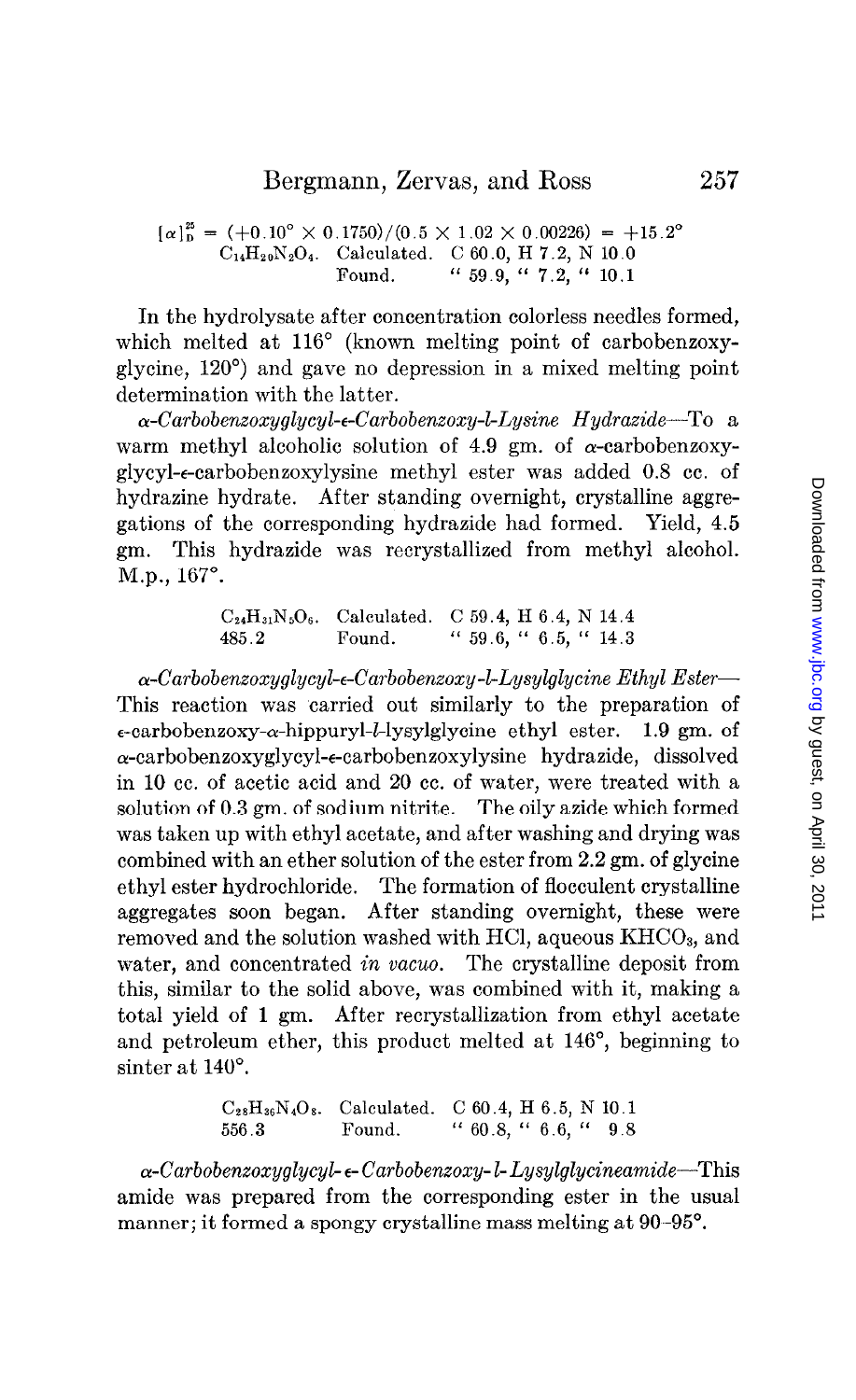$\alpha$ -Benzoyl- $\epsilon$ -Carbobenzoxy-l-Lysineamide-The ester corresponding to 3.3 gm. of e-carbobenzoxylysine methyl ester hydrochloride was coupled with 1.2 gm. of benzoyl chloride in two portions,  $K_2CO_3$  being used to remove the liberated HCl. This method has been described for  $\alpha$ -carbobenzoxyglycyl- $\epsilon$ -carbobenzoxy-llysine methyl ester. The product,  $\alpha$ -benzoyl- $\epsilon$ -carbobenzoxylysine methyl ester, was a resinous oil. The yield was 3.3 gm. Without further purification, this oil was converted into the amide by the usual procedure; i.e., a solution in methyl alcohol was allowed to stand 24 hours with excess ammonia. Upon removing the solvent in vacuo, colorless crystals formed. These were recrystallized from methyl alcohol with a little ether. M.p., 172-173'; yield, 3.0 gm.

> $C_{21}H_{25}N_3O_4$ . Calculated. C 65.8, H 6.6, N 11.0 383.2 Found. " 65.9, " 6.6, " 11.2

 $\alpha$ -Benzoyl-l-Lysineamide Hydrochloride-2 gm. of the recrystallized  $\alpha$ -benzoyl- $\epsilon$ -carbobenzoxy-l-lysineamide were hydrogenated with palladium black in methyl alcohol. 6.4 cc. of N HCl in methyl alcohol were present in the solution. The product, after concentration, was an oil which resisted crystallization. Finally, it was left in a good vacuum over  $P_2O_5$ . After 24 hours it had formed an inflated mass of thin films, which on being broken up gave the illusion of being crystalline plates. This form of the product also would not crystallize; it was very hygroscopic and therefore did not give a good analysis after being washed with ether and dried.

> $C_{13}H_{20}N_3O_2Cl.$  Calculated. C 54.6, H 7.1, N 14.7 285.7 Found. "  $53.2,$  "  $7.2,$  "  $14.0$

 $\alpha$ -Benzenesulfonyl- $\epsilon$ -Carbobenzoxy-l-Lysine Methyl Ester-An ether solution of the ester from 10.0 gm. of  $\epsilon$ -carbobenzoxylysine methyl ester hydrochloride was diluted with an equal volume of ethyl acetate, and 2.5 gm. of benzenesulfonyl chloride were added. Soon the formation of needles of the ester hydrochloride began. After 24 hours this precipitate was filtered off, and the solution was

 $C_{26}H_{33}N_6O_7.$  Calculated. C 59.3, H 6.3, N 13.2 529.3 Found. " 59.1, " 6.5, " 12.9  $(13.2)$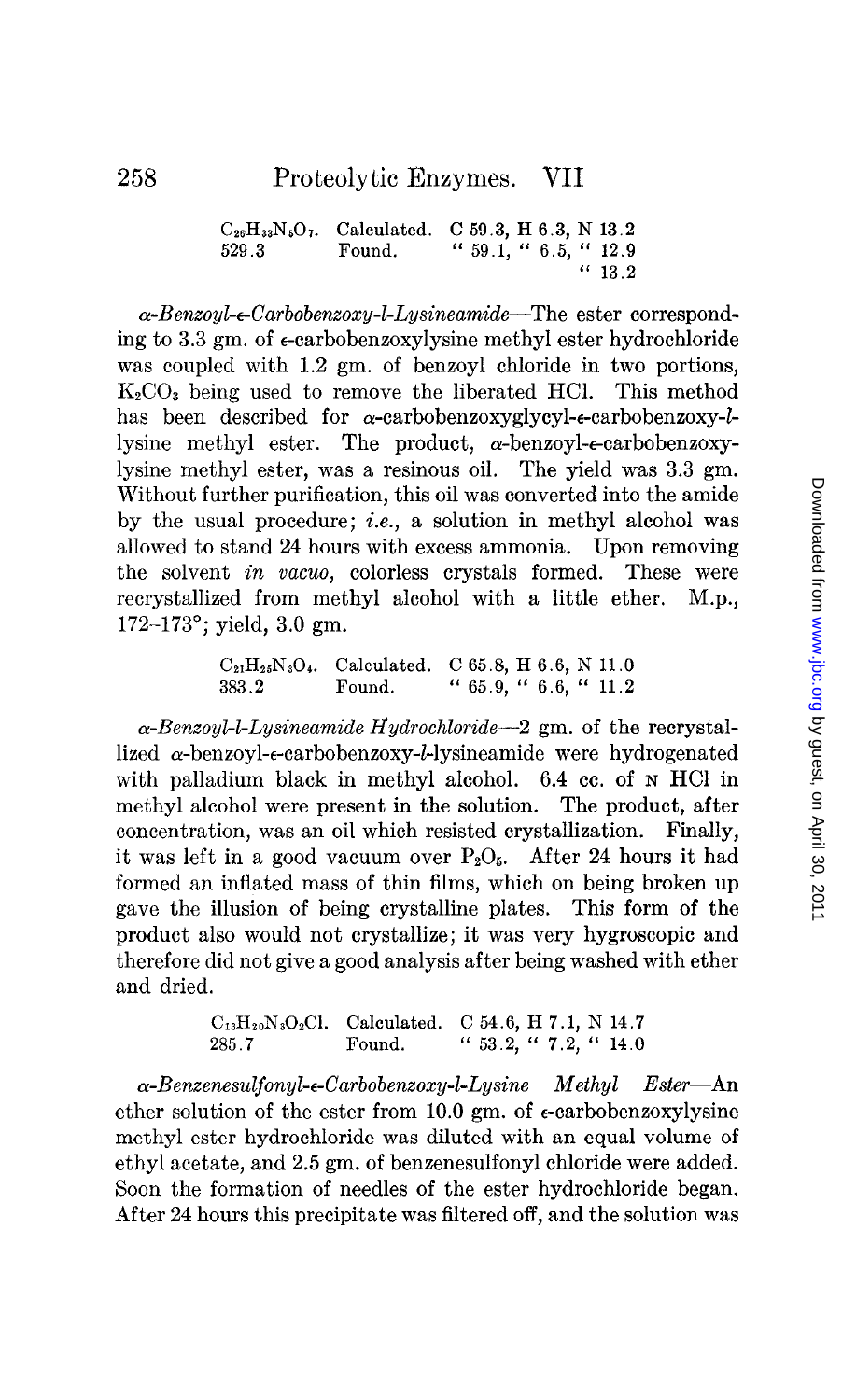washed with HCl, aqueous  $KHCO<sub>3</sub>$ , and water, and dried. On evaporating *in vacuo*, an oil formed which readily crystallized. Yield, 5.0 gm.

This product formed beautiful clusters of long hair-like needles when it was recrystallized from ether-petroleum ether. M.p.,  $80^\circ$ .

> $C_{21}H_{26}N_{2}O_{6}S.$  Calculated. C 58.0, H 6.0, N 6.5 434.2 Found. " 58.1, " 6.1, " 6.5

 $\alpha$ -Benzenesulfonyl-l-Lysine-3.5 gm. of  $\alpha$ -benzenesulfonyl-ecarbobenzoxy-l-lysine methyl ester were hydrolyzed with the theoretical amount of N NaOH. After standing overnight, the alkaline solution was acidified; it deposited an oil which was taken up with ether. The product was extracted from the ether with aqueous KHC03, transferred to a fresh solution, and concentrated in vacuo to a resinous oil. Yield,  $3.2 \text{ gm.}$ 

This oil was at once hydrogenated in a water-methyl alcohol solution acidified with HCl; palladium black was used as catalyst. When the hydrogenation was over, the solution was concentrated in vacuo, dissolved twice in water, and the water distilled off. A thick, aqueous solution resulted; it deposited well formed, wedgeshaped prisms when made barely ammoniacal. The yield was 1.8 gm., corresponding to 80 per cent of the theoretical calculated from 3.5 gm. of ester.

This  $\alpha$ -benzenesulfonyllysine, recrystallized from 50 per cent alcohol, melted at 277° with decomposition. The product of Gurin and Clarke, we found, melted also at 277° with decomposition; a mixed melting point with the two gave no depression.

> $C_{12}H_{18}O_4N_2S.$  Calculated. C 50.3, H 6.3, N 9.8 286.1 Found. " 50.3, " 6.4, " 9.9

The specific rotation of  $\alpha$ -benzenesulfonyllysine depends upon the relative amount of base present. Since 0.0990 N NaOH was used as solvent in the following determinations, there was 1 molecular equivalent of sodium hydroxide in the first, and 2 in the second.

(1)  $\lceil \alpha \rceil^2 = (-0.27^\circ \times 3.8584)/(1 \times 1.02 \times 0.1060) = -9.6^\circ (1 \text{ moleN})$  $(2)$   $\lceil \alpha \rceil^2 = (-0.32^\circ \times 3.7993)/(1 \times 1.02 \times 0.0530) = -22.5^\circ$  (2 moles Na

259